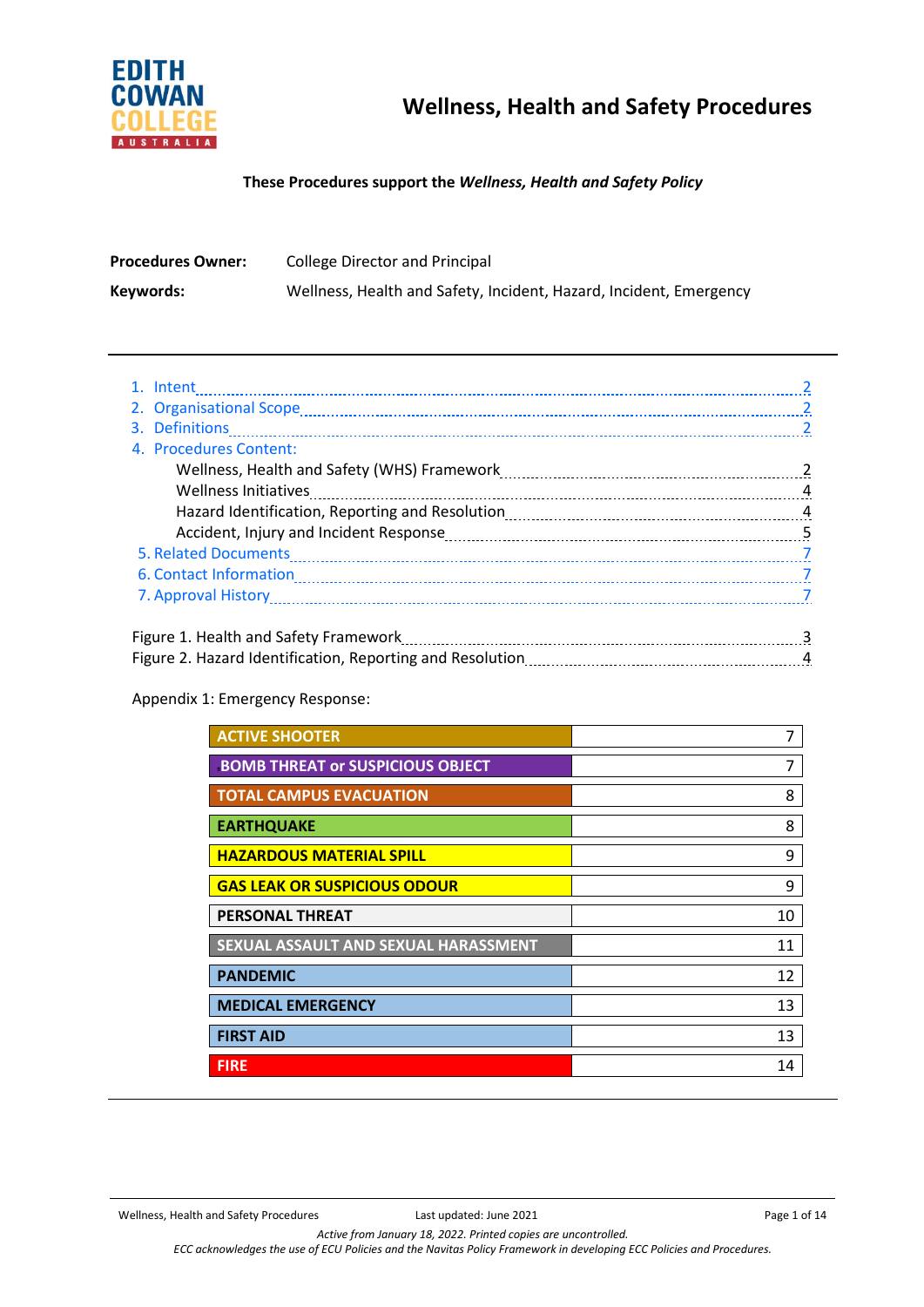

### **1. INTENT**

- 1.1 These Procedures outline the processes and requirements for Edith Cowan College's ('ECC' or the 'College') Wellness, Health and Safety (WHS) Framework, including:
	- a) WHS strategic planning, monitoring, reporting, evaluation and improvement;
	- b) maintaining a safe work/study space through Hazard identification, reporting and resolution; and
	- c) Emergency response(s).
- 1.2 These Procedures support the *Wellness, Health and Safety Policy.*

### **2. ORGANISATIONAL SCOPE**

- 2.1 These Procedures apply to all ECC Staff, Students and visitors.
- 2.2 ECC's Partner Providers outside Western Australia will comply with these Procedures and with relevant local Health and Safety (HS) legislation as a minimum. Where there is a difference, the higher standard will apply.

### **3. DEFINITIONS:**

3.1 The *Glossary of Policy Terms* applies to these Procedures.

### **4. PROCEDURES CONTENT:**

### **Wellness, Health and Safety (WHS) Framework**

- 4.1 Edith Cowan College is committed to the Wellness, Health and Safety of Students, Staff and visitors, and to working with Navitas and Edith Cowan University to maintain a robust WHS system.
- 4.2 ECC's Wellness, Health and Safety (WHS) Framework (Figure 1.) outlines the areas of WHS work and the quality assurance process of continuous evaluation and improvement.
- 4.3 ECC's Wellness Health and Safety Committee oversees the operationalization of ECC's WHS system including:
	- a) creating, maintaining and monitoring the College's WHS response;
	- b) ensuring that identified ECC Staff members are WHS trained, including First Aid, Mental Health First Aid and Emergency response (Fire Wardens, Building Warden) and elected Health and Safety (HS) Representatives inducted by WorkSafe WA;
	- c) taking a systematic and consistent approach to the identification, reporting and resolution of Health and Safety Hazards to prevent harm;
	- d) liaising with the ECC Social Committee and Student and Academic Services (SAS) on social and Wellness events and initiatives; and
	- e) WHS reporting to ECC Governance bodies, Navitas and ECU.
- 4.4 Everyone has an obligation to take reasonable care for their own Safety and Health and avoid negatively impacting the Safety and Health of other people through any act or omission during College activities.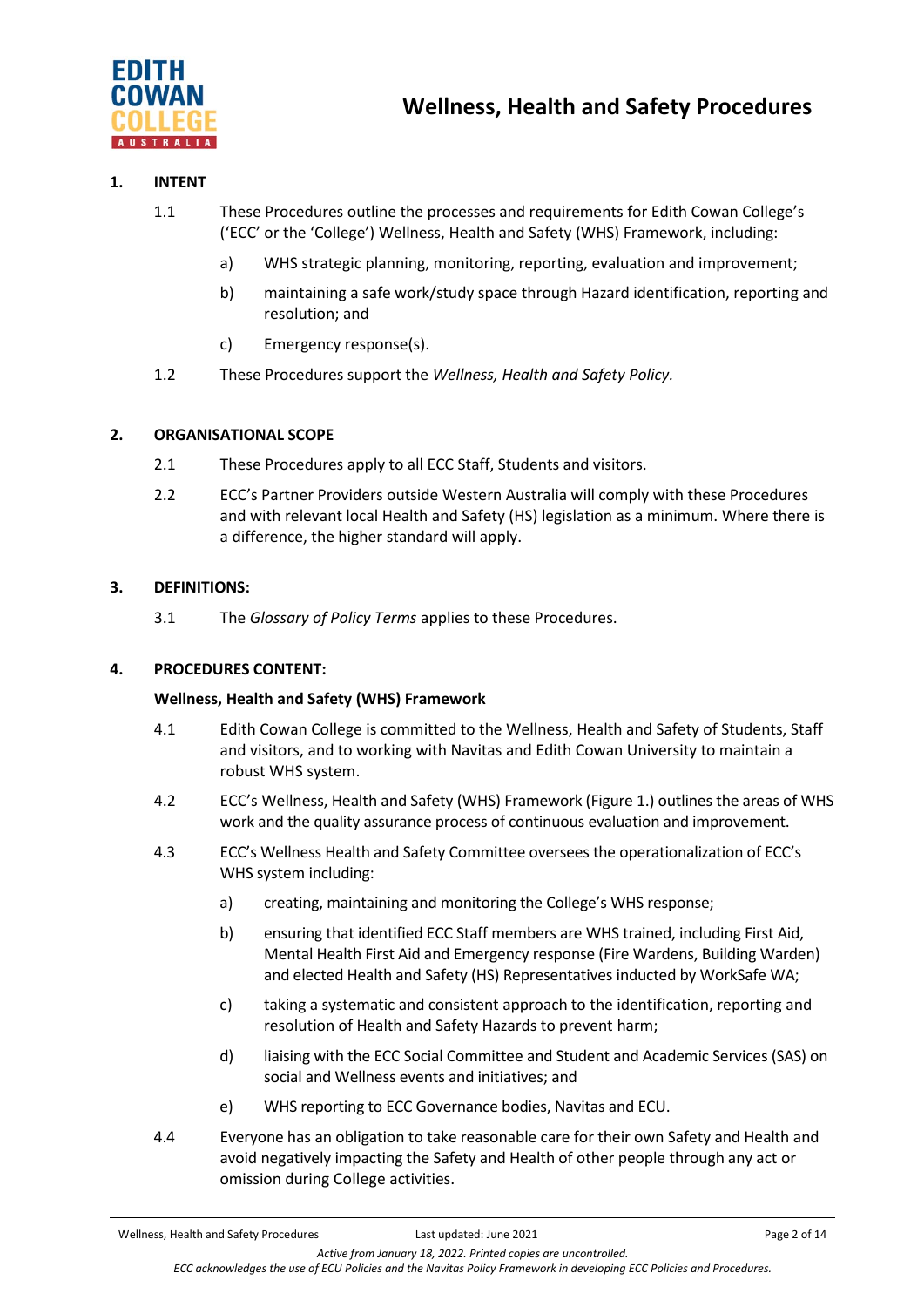

# **Wellness, Health and Safety Procedures**

#### **Plan**

#### **Figure 1.**

### **Wellness, Health and Safety Framework**



ECC works with Navitas and ECU to meet its Wellness, Health and Safety goals and compliance obligations under State and Commonwealth legislation. The ECC Board of Directors has oversight over the College's WHS activities.

The Senior Management Group leads and monitors ECC's Wellness, Health and Safety actions.

The Wellness, Health and Safety (WHS) Committee plans ECC's Health and Safety response.

The Social Committee plans social events for staff, and Student & Academic Services plans social events for students.

**Do**

**Wellness:** Through a range of activities, events, policies, procedures, governance bodies and physical space, ECC strives to promote wellness in the ECC Community by fostering a welcoming, inclusive and safe environment.

**Training:** Training all ECC staff, students and visitors on Health & Safety at ECC. Training of First Aiders, Fire Wardens, Mental Health First Aiders, WA Health & Safety Representatives.

**Risk Controls:** The WHS Committee conducts regular Hazard checks and reporting, to ensure the campus is safe.

ECC's Risk Management is reported to Navitas (via Tickit-on-Demand) including an annual *WHS Action Plan* and to ECU via Riskware.

**Emergency Management:** Emergency plans and processes are in place, are communicated in Staff and Student inductions, in signage on campus, and are accessible via the ECC Portal. Emergency evacuation drills are conducted.

#### **Review & Improve**

Quality assurance measures (reporting, auditing, checklists, inspections) taken by the WHS Committee, WA Health & Safety Representative, Quality & Compliance Manager and College Director & Principal, Navitas and ECU, track ECC's WHS planning, actions and response.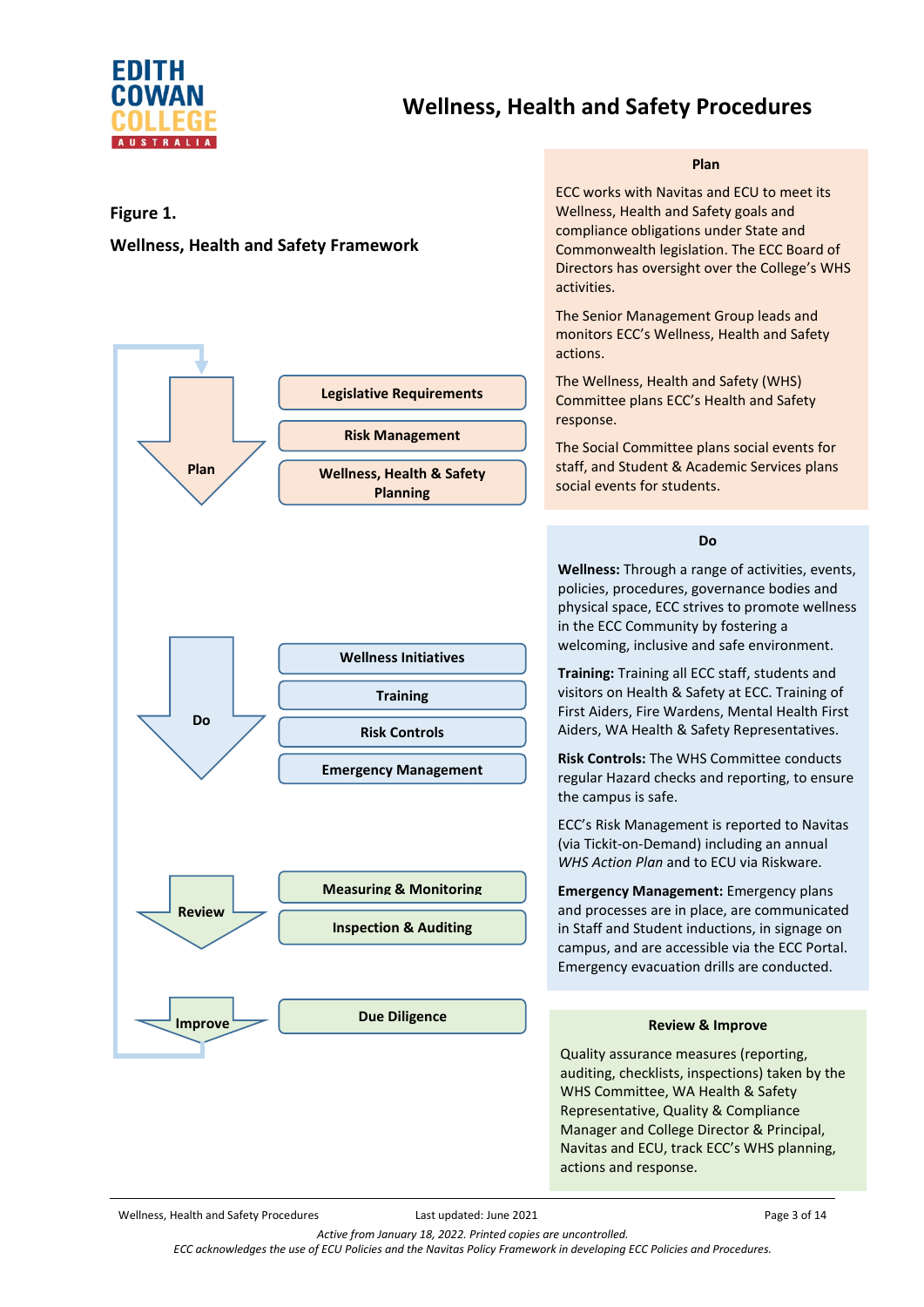

### **Wellness Initiatives**

- 4.5 Through a range of activities, events, policies, procedures, governance bodies and physical space, ECC strives to promote wellness in the ECC Community by fostering a welcoming, inclusive and safe environment.
- 4.6 The Social Committee plans social events for staff, and SAS plans social events for Students.
- 4.7 Staff have access to free counselling through Navitas EAP, and ECC has a Student Counsellor.
- 4.8 Whenever relevant and possible, ECC links Students with Wellness initiatives run by ECU.

### **Hazard identification, reporting and resolution**

- 4.9 A Hazard is anything that may result in injury to a person or may harm the health of a person.
- 4.10 As part of its pro-active and ongoing Health and Safety response, ECC's Wellness, Health and Safety (WHS) Committee will conduct Workplace Inspections to identify Hazards 4 (four) times a year and will report to Navitas through TICKIT and to ECU through Riskware.
- 4.11 It is the responsibility of all ECC Staff, Students and visitors to report Hazards to the Welcome Centre or to a senior Staff member.
- 4.12 A member of the Wellness, Health and Safety Committee will then report and track the Hazard's resolution in ECC's Hazard Risk Register in ECU's Riskware system, and work with ECU to resolve the Hazard.
- 4.13 The WHS Committee reports on Hazard mitigation and response to the Senior Management Group every month.

#### **Figure 2. Hazard identification, reporting and resolution**



*Active from January 18, 2022. Printed copies are uncontrolled. ECC acknowledges the use of ECU Policies and the Navitas Policy Framework in developing ECC Policies and Procedures.*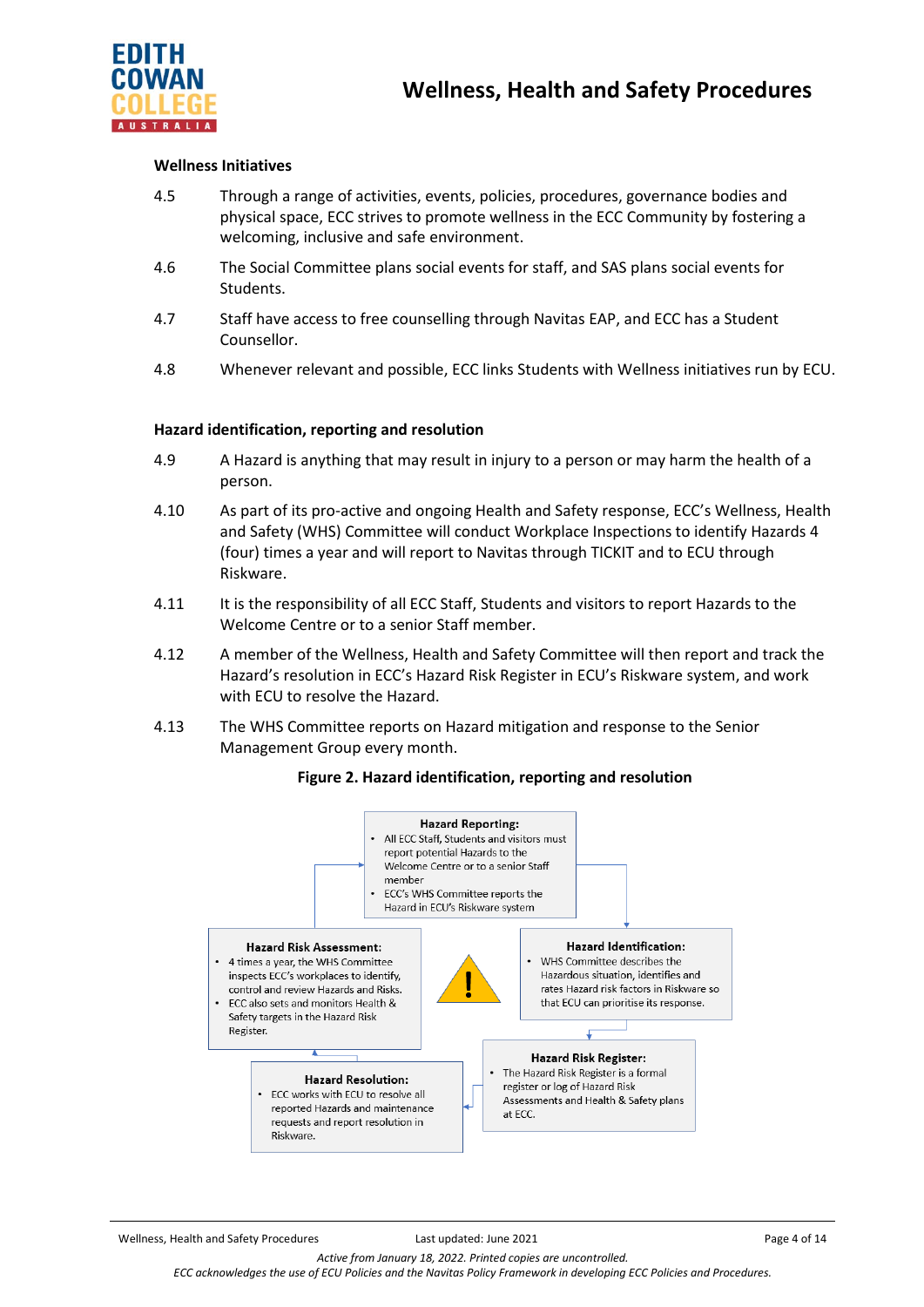

### **Accident, Incident and Injury Response**

- 4.14 Depending on the risk of the Accident or Incident, immediate action must be taken to prevent further persons from being injured. This may involve the activation of Emergency Evacuation procedures or other actions to control the immediate risk to persons in the area, e.g. barricading the area, alerting ECU Security.
- 4.15 The immediate priorities whenever any Incident occurs are to:
	- a) **ensure your own Safety and the Safety of others** and take appropriate action to ensure the location of the Incident is made safe;
	- b) provide **First Aid/Care** for persons who are injured or ill; and
	- c) notify **Emergency services** and then **ECU Security**, if required.
- 4.16 ECC has ECU-owned and managed First Aid boxes and defibrillators, as well as trained First Aid Officers and Staff trained in Mental Health First Aid. These people and this equipment are listed on posters found throughout the campus.
- 4.17 ECC Staff, Students, Visitors and Contractors can notify Staff at the Welcome Centre if they are unsure how to contact the First Aid Officers and/or Mental Health First Aid responders.

### *Reporting Accidents, Incidents and Injuries*

- 4.18 Everyone is responsible for reporting Health and Safety Incidents.
- 4.19 All Accidents, Incidents and Injuries must be reported to one of the following immediately, or as soon as practicable, after the Incident:
	- a) Staff at the Welcome Center;
	- b) the Manager or Supervisor of the work or teaching area; or
	- c) a senior Staff member.
- 4.20 It is the responsibility of the person identified in Clause 4.19 to communicate details of Incidents where medical treatment beyond First Aid wasrequired to the College Director and Principal in person, by telephone or email and as soon as is practicable after the Incident.
- 4.21 Students and Staff may use th[e PocketSafety app](https://intranet.ecu.edu.au/__data/assets/pdf_file/0006/857598/Pocket-Safety-Poster.pdf) to report an Incident to ECU, and the [Navitas Incident Report](https://navitas.tod.net.au/incidents/new/ba9918552c175edc5129968a75eefca2) to report an Incident to Navitas; however, in most instances, Staff will assist Students reporting Incidents or will report on behalf of Students.
- 4.22 Where practicable, photographs should be taken of the scene as soon as possible after the Incident occurs and provided as part of the Incident report.
- 4.23 ECC reports Incidents to Navitas via TICKIT and to ECU via Riskware. Incidents are reported to the Senior Management Group every month, and to the Board of Directors four times annually.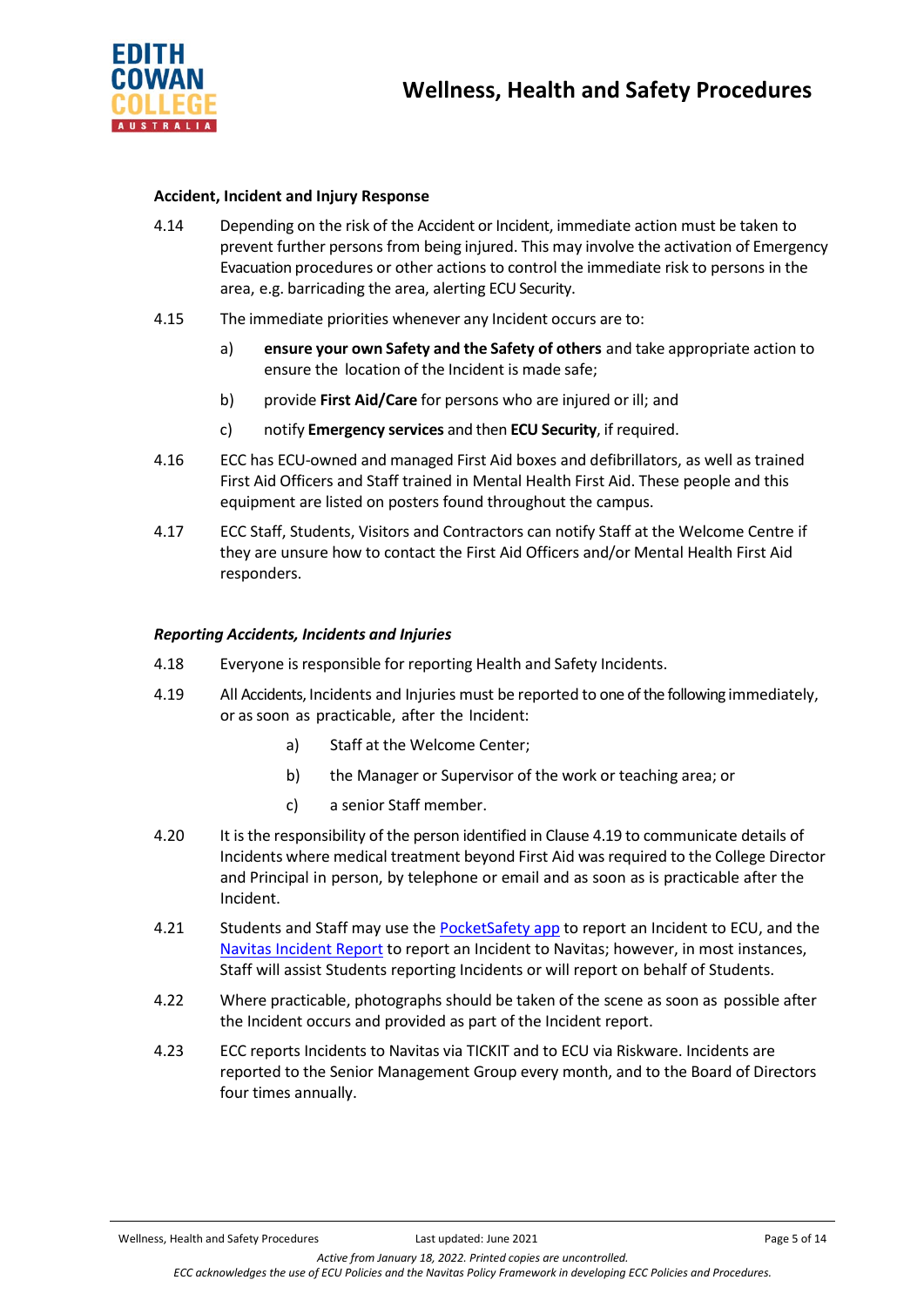

### **5. RELATED DOCUMENTS**

- 5.1 These Procedures support the *Wellness, Health and Safety Policy*.
- 5.2 Compliance documents relevant to these Procedures include:

*[Age Discrimination Act 2004](https://www.legislation.gov.au/Details/C2020C00283) AS/NZS ISO 9001: Quality [management systems](https://www.standards.org.au/standards-catalogue/sa-snz/publicsafety/qr-008/as-slash-nzs--iso--9001-colon-2016) AS/NZS ISO 31000: Risk [Management: Principles](https://www.standards.org.au/standards-catalogue/sa-snz/publicsafety/ob-007/as--iso--31000-colon-2018) and Guidelines [Australian Human Rights Commission Act 1986](https://www.legislation.gov.au/Details/C2019C00030) [Disability Discrimination Act 1992](https://www.legislation.gov.au/Details/C2018C00125) [Fair Work Act 2009](https://www.legislation.gov.au/Details/C2017C00323) ISO 45001: Occupational Health and Safety [management systems](https://www.standards.org.au/news/iso-45001-occupational-health-and-safety-management-systems-%E2%80%93-requirements-with-guidance-for-use) [Occupational](https://www.legislation.wa.gov.au/legislation/statutes.nsf/main_mrtitle_650_homepage.html) Safety and Health Act 1984 (WA) [Racial Discrimination Act 1975](https://www.legislation.gov.au/Details/C2016C00089) [Sex Discrimination Act 1984:](https://www.legislation.gov.au/Details/C2018C00499) TEQSA Good Practice Note: Preventing and [Responding](https://www.teqsa.gov.au/sites/default/files/good-practice-note-preventing-responding-sexual-assault-%20%20%20sexual_harassment.pdf?v=1594266369) to Sexual Assault and Sexual [Harassment in](https://www.teqsa.gov.au/sites/default/files/good-practice-note-preventing-responding-sexual-assault-%20%20%20sexual_harassment.pdf?v=1594266369) the Australian Higher Education Sector*, July 2020. *[The National Code of Practice for Providers of Education and Training to Overseas](https://internationaleducation.gov.au/Regulatory-Information/Pages/National-)  [Students 2018](https://internationaleducation.gov.au/Regulatory-Information/Pages/National-) [Treasury Laws Amendment \(Enhancing Whistleblower Protections\) Act 2019](https://www.legislation.gov.au/Details/C2019A00010) [Workplace Gender Equality Act 2012:](https://www.legislation.gov.au/Details/C2016C00895)*

### **6. CONTACT INFORMATION:**

For queries relating to this document please contact:

| <b>PROCEDURES OWNER</b>       | <b>College Director and Principal</b> |  |
|-------------------------------|---------------------------------------|--|
| <b>ALL ENQUIRIES CONTACT:</b> | <b>Quality and Compliance Manager</b> |  |
| TELEPHONE:                    | 6279 1133                             |  |
| <b>EMAIL ADDRESS:</b>         | justask@ecc.edu.au                    |  |

### **7. APPROVAL HISTORY:**

| <b>PROCEDURES APPROVED BY:</b>  | <b>College Director and Principal</b>                                                                                                                                                                                               |
|---------------------------------|-------------------------------------------------------------------------------------------------------------------------------------------------------------------------------------------------------------------------------------|
| DATE PROCEDURES FIRST APPROVED: | January 2010                                                                                                                                                                                                                        |
| <b>DATE LAST MODIFIED:</b>      | <b>March 2010</b>                                                                                                                                                                                                                   |
| <b>REVISION HISTORY:</b>        | June 2021. Updated to reflect legislative<br>change and changes to ECU's health and safety<br>policies and procedures. Adoption of a<br>principle-based policy approach. Name change<br>from Occupational Health and Safety Policy. |
| <b>NEXT REVISION DUE:</b>       | June 2023                                                                                                                                                                                                                           |

Wellness, Health and Safety Procedures Last updated: June 2021 **Page 6 of 14** Page 6 of 14

*Active from January 18, 2022. Printed copies are uncontrolled. ECC acknowledges the use of ECU Policies and the Navitas Policy Framework in developing ECC Policies and Procedures.*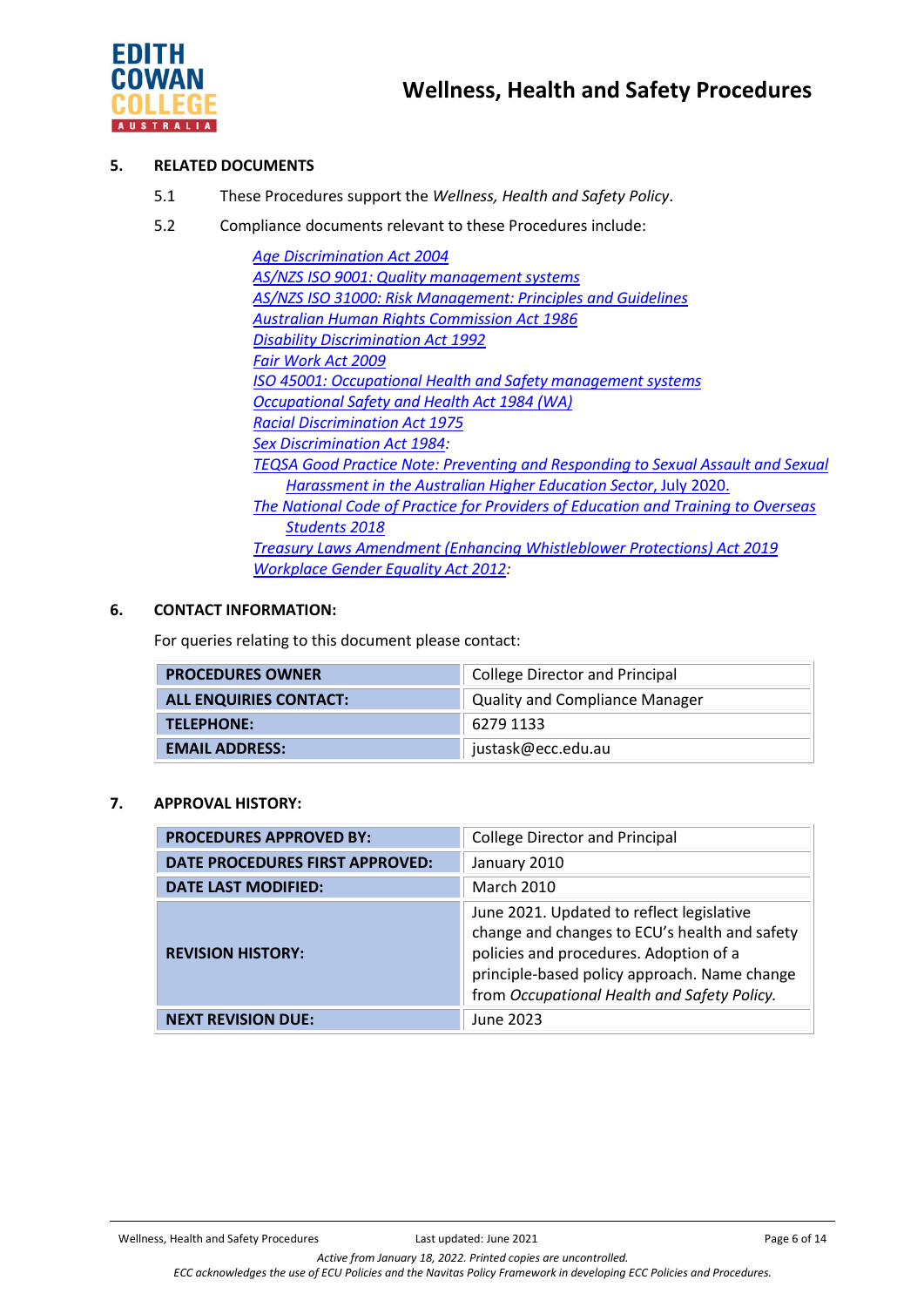

**Appendix 1**

**EMERGENCY RESPONSE**

# **ACTIVE SHOOTER**

There is no standard response to an active shooter incident, primarily due to the random nature of this type of event. Nevertheless, established practices and protocols have been developed that have the potential to minimise harm.

During an active shooter incident, having simple, outlined options available will assist individuals to make sound decisions when under stress. The below advice is broad in nature and is based on three fundamental principles:

## **ESCAPE HIDE ACT TELL**

All students and staff are encouraged to familiarise themselves with the **[ECU](https://edithcowan.service-now.com/kb_view.do?sysparm_article=KB0011043)  [Active Shooter Advice](https://edithcowan.service-now.com/kb_view.do?sysparm_article=KB0011043)** available as a download on this page.

# **BOMB THREAT or SUSPICIOUS OBJECT**

If you find a suspicious object:

- 1. Contact **ECU SECURITY** on **+61 8 6304 3333** (3333 from internal phones).
- 2. Be ready to evacuate
- 3. Follow the instructions of your Building or Area Wardens.
- 4. Switch off office computers if possible and take your valuables with you.
- 5. Open all doors if possible to do so.

If you receive a bomb threat telephone call:

- 1. DO NOT HANG UP (even if the caller does); endeavour to obtain as much information as possible about the threat.
- 2. Follow the attached Bomb [Threat Checklist.](file://navitas.local/UPA/ECC/Policies/ECC%20Policy%20Working%20Group%202021/WHS/Bomb%20phone%20threat%20checklist.pdf)
- 3. Raise the alarm by attracting the attention of somebody nearby who should notify **ECU SECURITY** on **+61 8 6304 3333** (3333 from internal phones).

Wellness, Health and Safety Procedures Last updated: June 2021 **Page 7 of 14** Page 7 of 14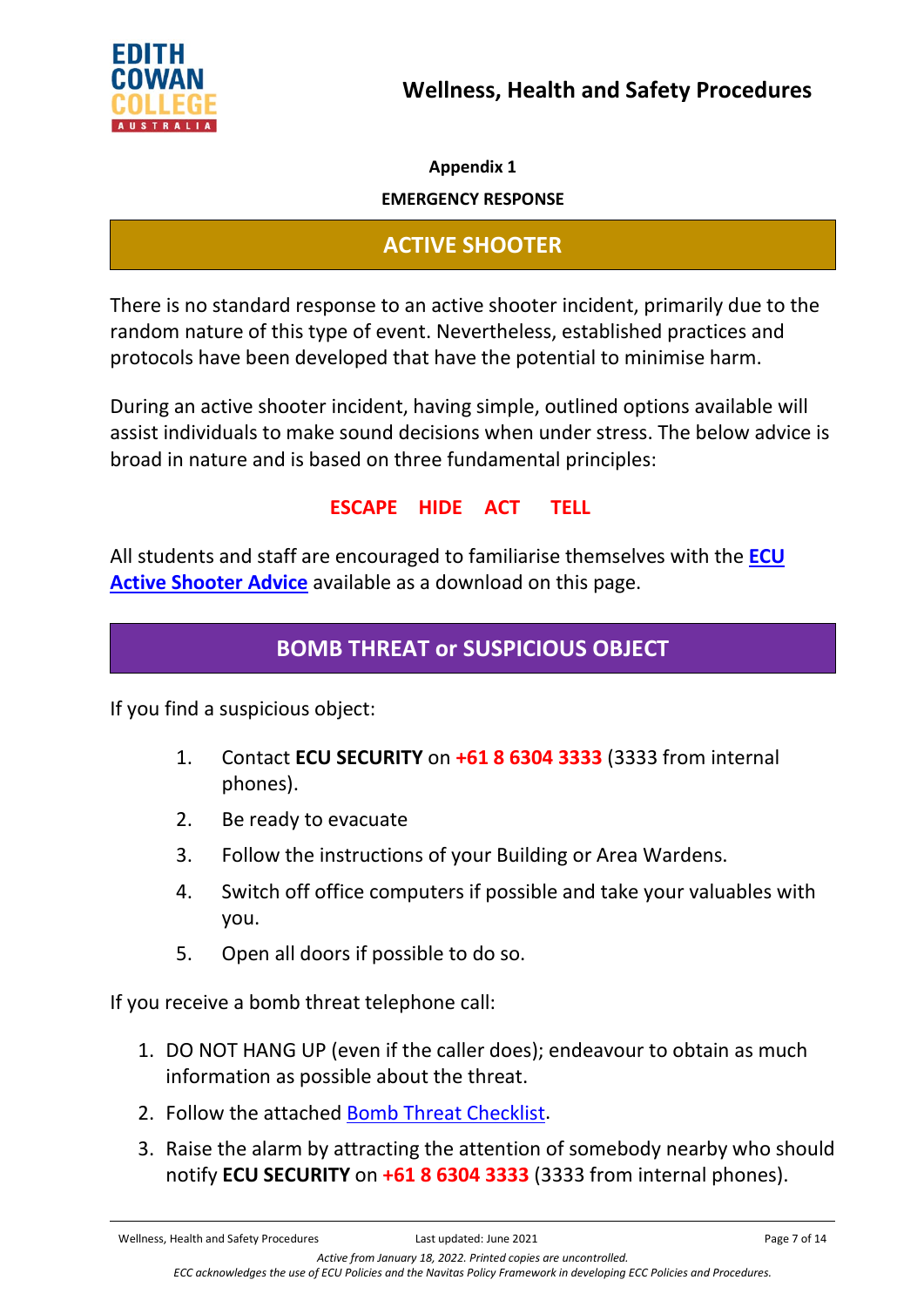

# **TOTAL CAMPUS EVACUATION**

The following areas have been designated as assembly areas in the event of an emergency incident which requires a total evacuation of the Campus:

## **[Joondalup](https://intranet.ecu.edu.au/__data/assets/pdf_file/0011/893585/ML-Campus-Evac.-map-March-2016-Issue-2.pdf) Campus**

- Sports field
- Police Academy parade ground

### **[Mt](https://intranet.ecu.edu.au/__data/assets/pdf_file/0011/893585/ML-Campus-Evac.-map-March-2016-Issue-2.pdf) Lawley Campus**

- Ron Stone Park located alongside Bradford Street.
- Hamer Park or Inglewood Oval located alongside Woodsome Street.

These areas are approved designated Assembly Areas and your Building Wardens will guide you to which area is to be used depending on the location or type of emergency incident.

## **EARTHQUAKE**

In the event of an earthquake, please follow these steps:

- 1. Do not evacuate the building unless instructed by the Building Warden, Security or Emergency Personnel (lifts must not be used).
- 2. **STAY AWAY** from windows and glassed areas.
- 3. **SHELTER** under a table or desk or door frame for protection against falling debris.
- 4. Do not light cigarettes, lighters etc. as these can cause explosions there may be flammable fumes from damaged containers or gas mains.
- 5. If instructed to evacuate, stay away from buildings, power lines, poles and trees while making your way to your designated **ASSEMBLY ZONE**.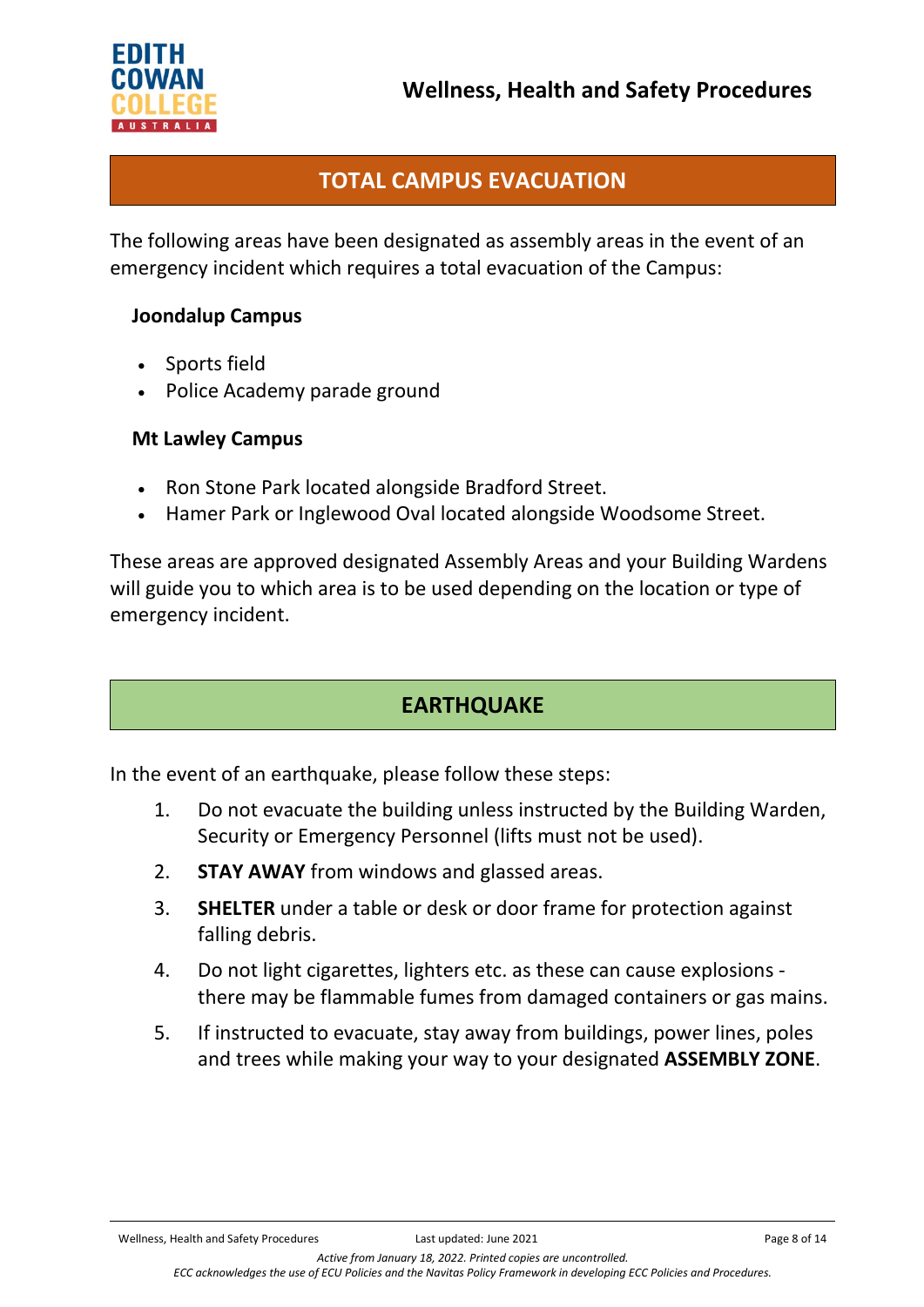



## **HAZARDOUS MATERIAL SPILL**

In the event you should experience a chemical spill, please follow these steps:

- 1. If trained to do so, extinguish all sources of ignition that could cause an explosion.
- 2. Walk away from the immediate area.
- 3. Contact **ECU SECURITY** on +61 8 6304 3333 (3333 from internal phones).
- 4. Evacuate any injured persons to a safe location if it is safe to do so, without causing any harm to yourself.
- 5. If necessary, stay with the injured person and, if possible, wash the affected area of the body with water; and
- 6. Evacuate from the immediate location and stop people from entering into the area.

# **GAS LEAK OR SUSPICIOUS ODOUR**

In the event of a gas leak or suspicious odour, please follow these steps:

- 1. If trained to do so, extinguish all sources of ignition.
- 2. Walk away from the immediate area.
- 3. Contact **ECU SECURITY +61 8 6304 3333** (3333 from internal phones).
- 4. Describe the location of the odour and the odour itself.
- 5. Cordon off the affected area and prevent anyone from entering.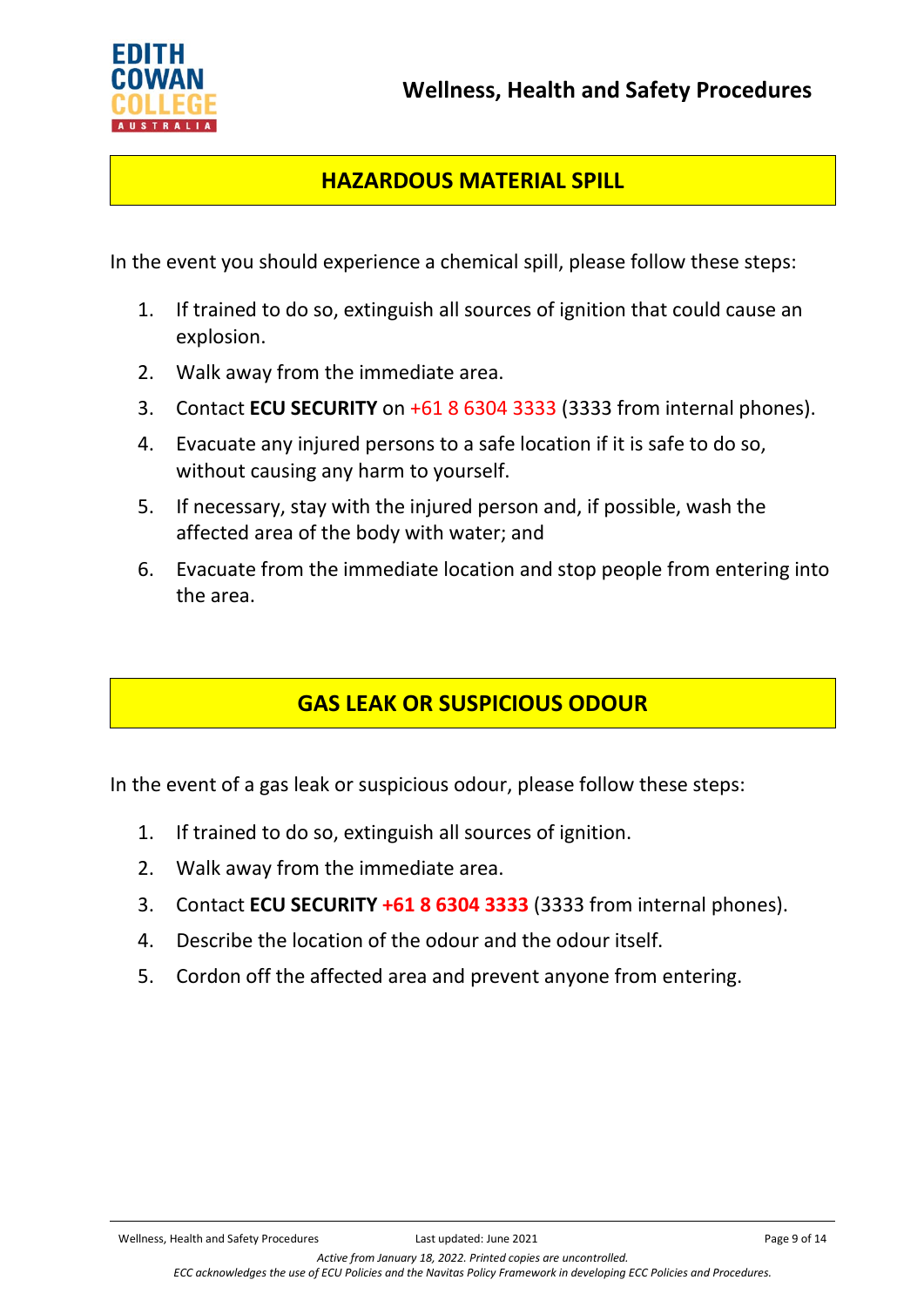

# **PERSONAL THREAT**

If you see suspicious or anti-social behaviour, witness or are involved in a security incident, please

## contact **ECU SECURITY** immediately **6304 3333**

or use the many security phones located on each campus.

ECU Security provide escort services to walk with you around campus 24/7 every day of the year.

If attending the campus out of hours we encourage the use of the Working Alone functionality within the **Nowforce App**, staying to the many well-lit pathways and parking close to the building you are working in (parking zone restrictions do not apply after 5pm). Call us!

# **If you even feel a just little unsafe at any time, CALL US (6304 3333)**

## **FOR LIFE THREATENING EMERGENCIES**

## **Always CALL 000 FIRST.**

ECU's **Nowforce App** gives you the opportunity to contact Security staff directly from your mobile phone anytime day or night.

This includes a live mobile duress alarm link directly to our 24/7 control room. (This app sends us your GPS location, video, audio, name etc)

ECU Security will initiate a response both on and off-campus.

The working alone functionality is included, meaning security will check on areas where you study after hours, and provide peace of mind.

1. Register at www.ecu.nowforce.com 2. Download the app Google play pp Store 3. Log in with your phone number/password



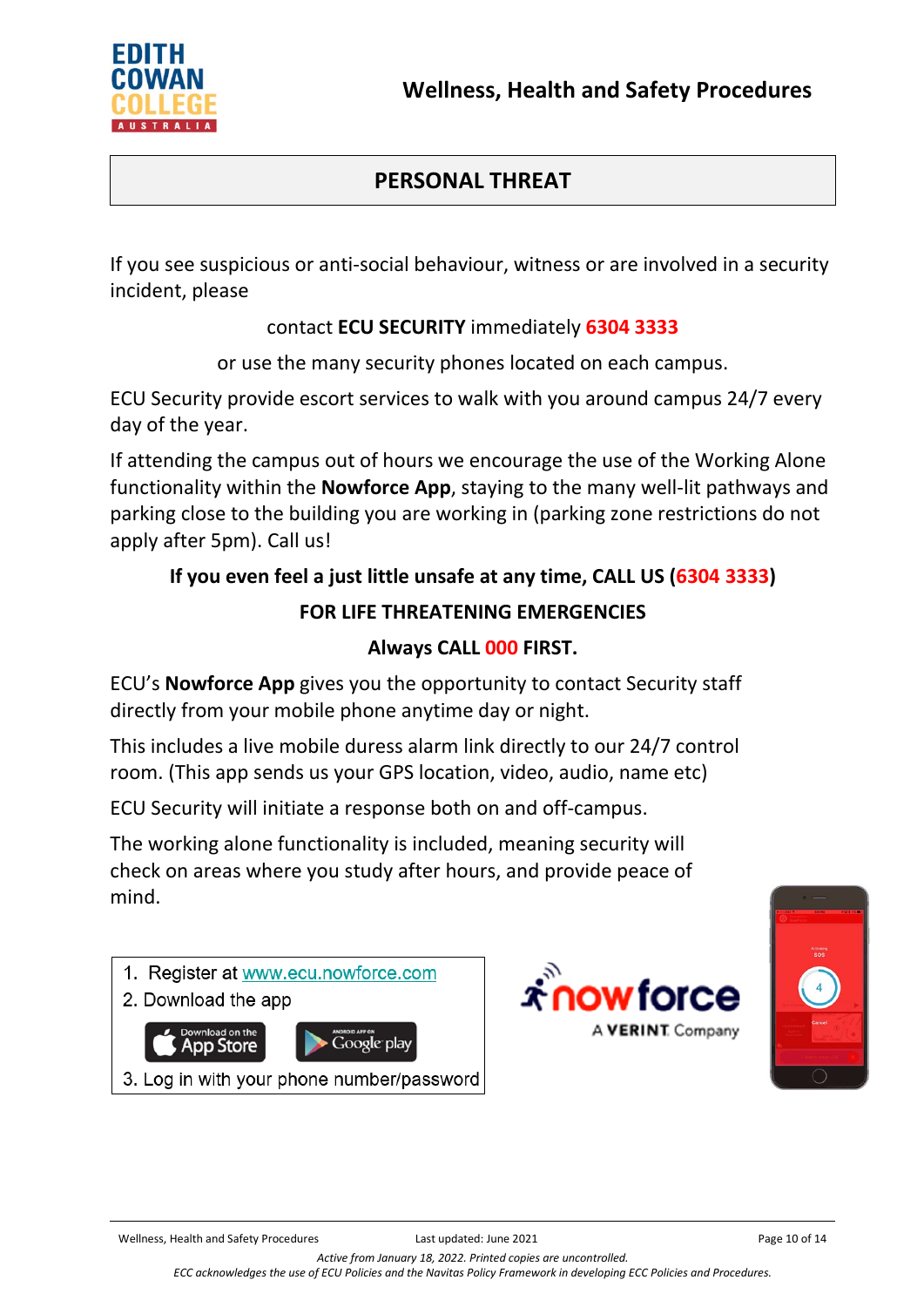

## **SEXUAL ASSAULT AND SEXUAL HARASSMENT**

If you feel unsafe, please

## contact **ECU SECURITY** immediately **6304 3333**

### or use the **Nowforce App**

or use the many security phones located on each campus.

ECU Security provide escort services to walk with you around campus 24/7 every day of the year.

For guidelines on how to report Sexual Assault and/or Sexual Harassment, see the *Sexual Assault and Sexual Harassment Response Procedures*.

| <b>AUSTRALIA</b><br><b>ECU</b>             | <b>Report Sexual Misconduct</b>                                                                                                                                                                                                                                                                               |
|--------------------------------------------|---------------------------------------------------------------------------------------------------------------------------------------------------------------------------------------------------------------------------------------------------------------------------------------------------------------|
|                                            | This form can be used to report sexual harassment, sexual assault or any sexual misconduct to Edith Cowan<br>University (ECU) for ECU to investigate under its rules and policies. Please provide any information you feel<br>relevant and we will get back to you unless you submit this report anonymously. |
|                                            | You may also report any concerns in person to a University Contact Officer.                                                                                                                                                                                                                                   |
|                                            |                                                                                                                                                                                                                                                                                                               |
|                                            | ----Please call +61 6304 3333 or the Police on 000 if you have concerns for the immediate safety of anyone.                                                                                                                                                                                                   |
|                                            |                                                                                                                                                                                                                                                                                                               |
|                                            |                                                                                                                                                                                                                                                                                                               |
| * Required                                 |                                                                                                                                                                                                                                                                                                               |
|                                            |                                                                                                                                                                                                                                                                                                               |
| 1. Do you want to submit anonymously? *    |                                                                                                                                                                                                                                                                                                               |
|                                            | We will accept anonymous reports, however our ability to investigate is limited if we are not able to contact you for<br>additional information. All information provided will be treated as confidential.                                                                                                    |
| Select your answer                         |                                                                                                                                                                                                                                                                                                               |
|                                            |                                                                                                                                                                                                                                                                                                               |
|                                            |                                                                                                                                                                                                                                                                                                               |
|                                            |                                                                                                                                                                                                                                                                                                               |
|                                            |                                                                                                                                                                                                                                                                                                               |
| Submit                                     |                                                                                                                                                                                                                                                                                                               |
| Never give out your password. Report abuse |                                                                                                                                                                                                                                                                                                               |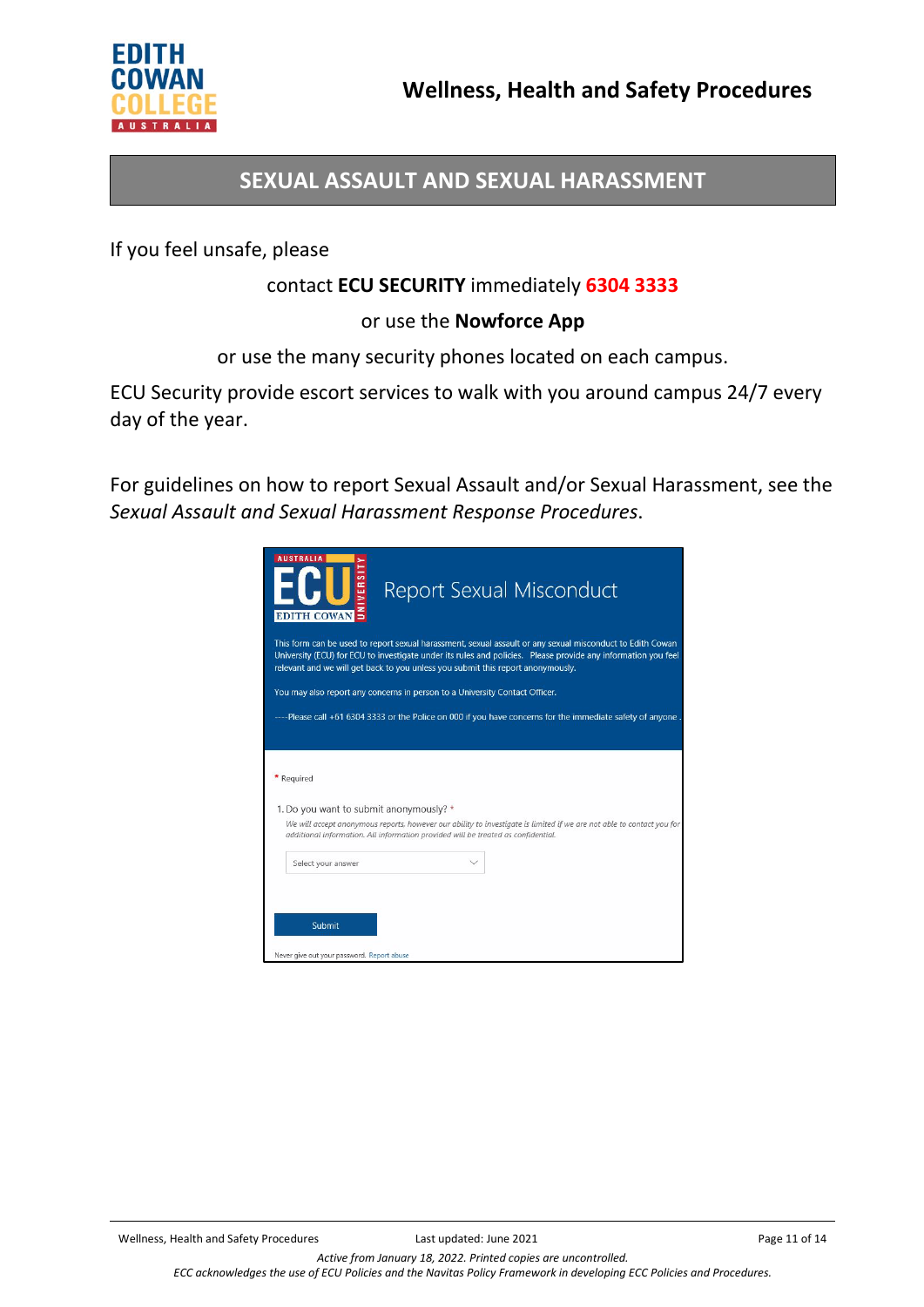

## **PANDEMIC**

## **REPORT ANY CONCERNS OR INFORMATION TO STUDENT & ACADEMIC SERVICES 6279 1100 OR CALL THE RELEVANT GOVERNENT HOTLINE**

### **OFFSHORE STUDENT**

- 1. Stay up-to-date with all pandemic communications and adhere to specific directions given by Edith Cowan College, your Government and your health agencies.
- 2. Contact your Academic Program Coordinator.

### **ONSHORE STUDENT**

- 3. Stay up-to-date with all pandemic communications and adhere to specific directions given by Edith Cowan College, the State Government and Commonwealth agencies.
- 4. Follow *COVID-19 Response Protocol for Students.*

## **STAFF MEMBER**

- 5. Stay up to date with all pandemic communications and adhere to specific directions given by Edith Cowan College, the State Government and Commonwealth agencies.
- 6. Follow ECC's *COVID-19 Response Protocol for Staff*.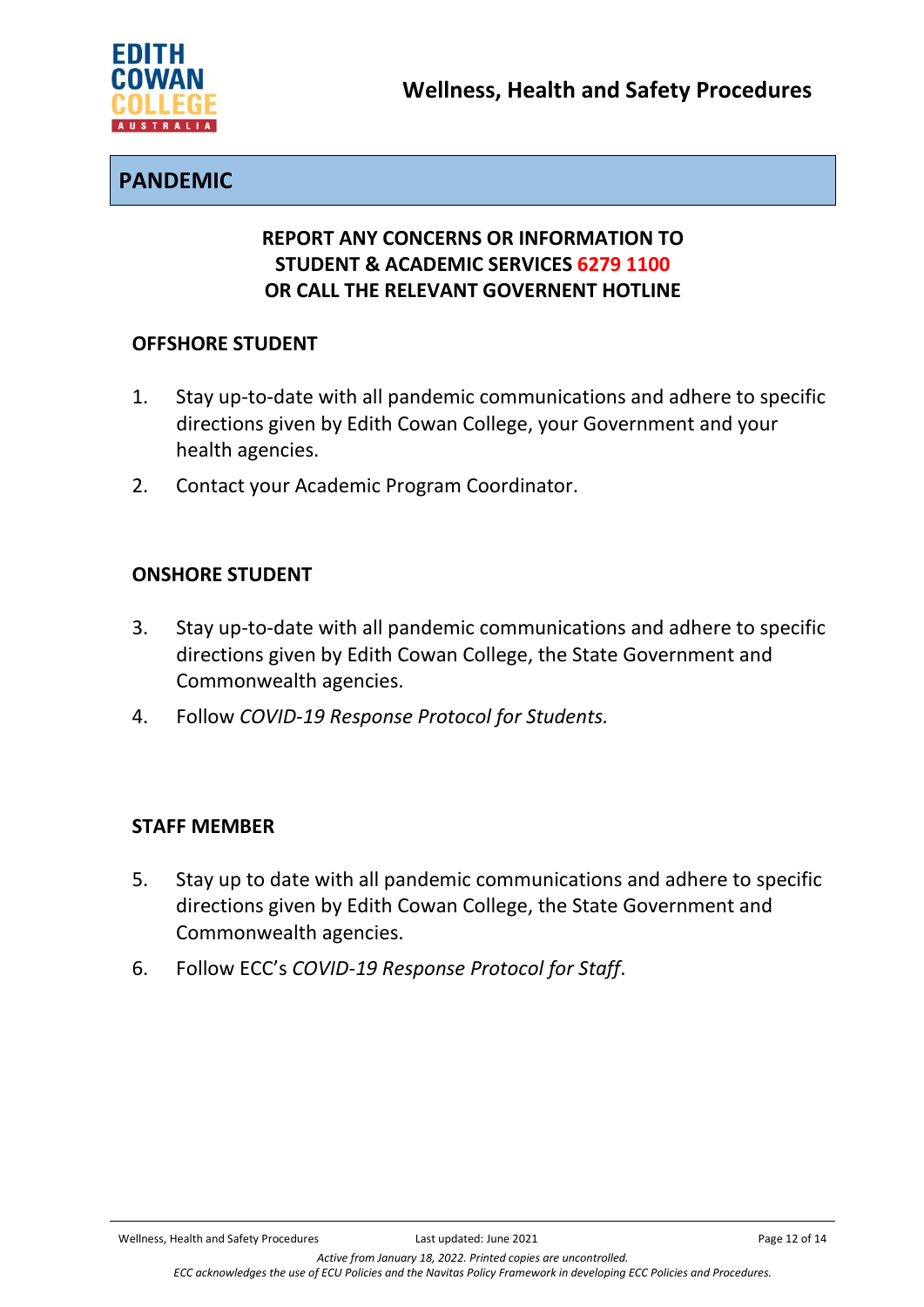

# **MEDICAL EMERGENCY**

### **CALL 000 FOR AN AMBULANCE**

- 1. Provide the operator with details of your location and the type of emergency.
- 2. Then:

## contact **ECU SECURITY** immediately **6304 3333**

or use the many security phones located on each campus.

- 3. Provide the ECU Security Officers with details of your location and the medical emergency.
- 4. Take direction from the ECU Security Officers who are all First Aid qualified.
- 5. Ask qualified ECC First Aiders to assist.

# **FIRST AID**

- 1. Make sure you and those around you are not in danger.
- 2. Introduce yourself to the injured person.
- 3. If you are First Aid Trained, begin to assist the person.
- 4. Ask qualified ECC First Aiders to assist (ask at the Welcome Center or phone an ECC First Aider listed on one of the posters).
- 5. If the Welcome Center is closed, then **CALL ECU SECURITY 6304 3333** (or pick up any campus Security Phone).